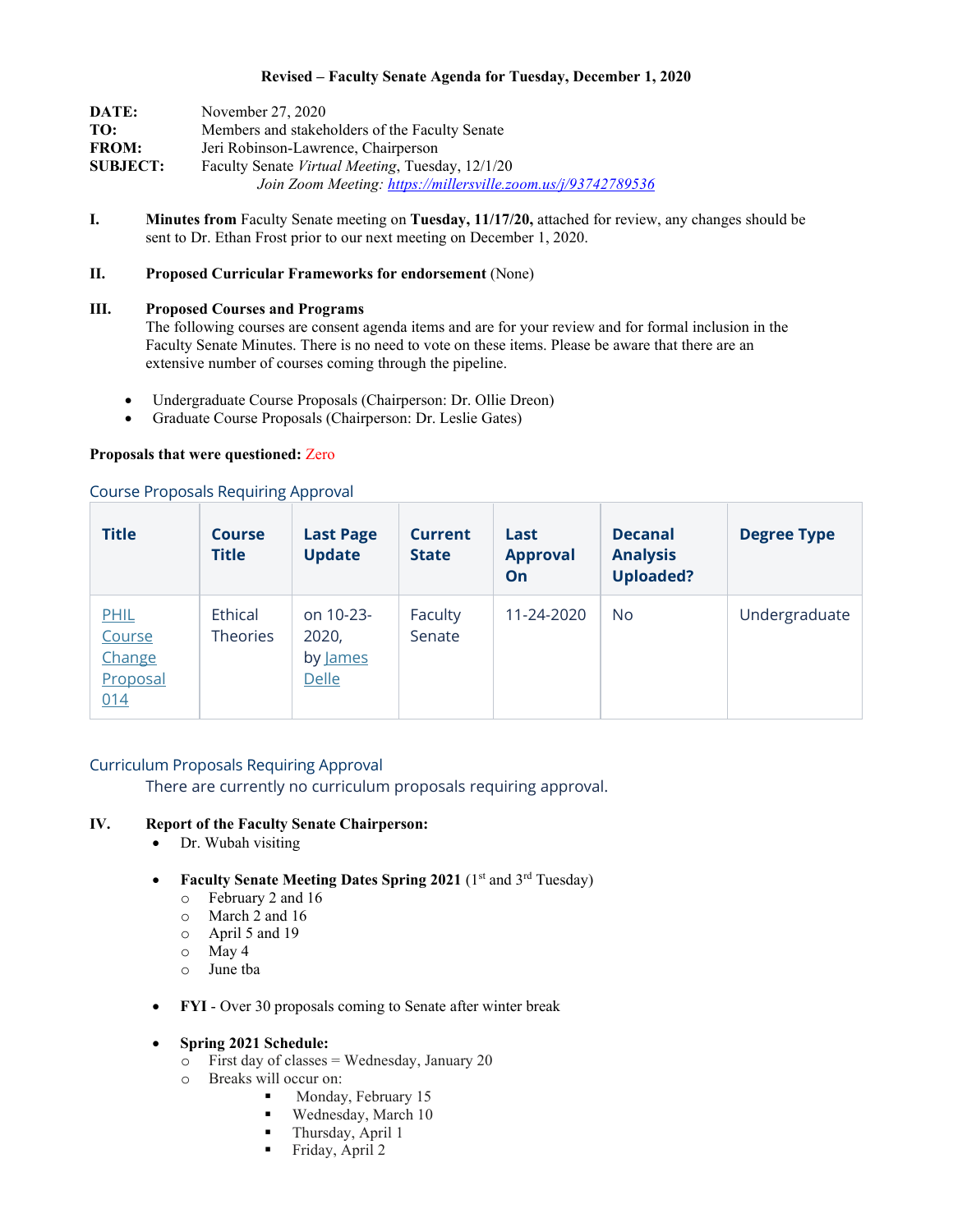- Last instructional day is Monday, May 3
- Finals will begin on May 4 and conclude on May 7
- **Pass/Fail** data for Fall 2020
	- o Data from Alison Hutchinson on course and university withdrawals for Fall 2020
		- Single course W (2020): 1,293 (v. 2019 total: 993)<sup>[P]</sup>[SEP]
		- No. students W from classes (2020): 662 (v. 2019: 839)
		- Complete W from MU (2020): 182 (v. 2019: 109)
		- Leave of Absence (2020): 169 (v. 2019: 18)
		- Took P/F in spring: 1,048 students,  $\sim$ 16% (in 1,827 courses,  $\sim$ 6%)<sup>[p]</sup><sub>[sep]</sub>
		- No issues with athletic eligibility
- Pass/Fail option for Spring 2021 Discussion
- **Marauders**
- Nominations for academic year 21/22

# **V. APSCUF Updates**

- **VI. Report of the Student Government Association**
- **VII. Report of the Graduate Student Association**
- **VIII. Report of the Administrative Officer**
- **IX. Announcement of new courses, programs or changes to existing courses/program**

## **X. Reports of the Faculty Senate Standing Committees**

**Please note that** committee chairs wishing to report or share documents and be added to the agenda at a meeting should email me the Senate Chairperson (irobinson@millersville.edu) the week prior to a meeting.

- Academic Outcomes and Assessment (AOAC) Chairperson: Robyn Davis
- Academic Policies (APC) Chairperson: Ankur Nandedkar proposals for consideration
- Academic Standards Chairperson: Ryan Wagner
- Area Curriculum Committees (ACC)
	- 1) Arts & Humanities: Becky McDonah
	- 2) Education & Human Services: Lauren Kaiser
	- 3) Social Sciences: David Owen
	- 4) Science & Technology: Betty-Jo Legutko
- Commencement Speaker:
- Cooperative Education Chairperson: Lexi Hutto (\*updated AY 19/20)
- Educator of the Year Committee (EDOY): Ex-Officio chair, Shaun Cook
- Faculty Senate Bylaws Chairperson: Aimee Miller (\*)
- Financial Aid: Dwight Horsey
- General Education Review Committee (GERC) Chairperson: Carrie Smith
- Graduate Course & Program Review Committee (GCPRC) Chairperson: Leslie Gates, SP21 = Tiffany Wright
- Honorary Degree: Alice McMurray
- Joint Senate Conference Committee Chairperson: Shaun Cook
- Judicial Board:
- Multidisciplinary Programs Curriculum Committee Chairperson: Duane Hagelgans
- Noonan Fund: Rene Munoz
- Undergraduate Course & Program Review Committee (UCPRC) Chairperson: Ollie Dreon
- University Honors College Committee Chairperson: Shaun Cook

Faculty Senate Website:<https://www.millersville.edu/fsenate/index.php>

Faculty Senate Committees:<https://www.millersville.edu/fsenate/committee-rosters.php>

## **XI. Reports of the Faculty Senate, Convened Committees, Area or Special Committees**

- Student Civic Engagement Committee Chairperson
- Arts and Humanities Area Curricular Committee
- Education and Human Services Area Curricular Committee
- Science and Technology Area Curricular Committees
- Social Science Area Curricular Committee